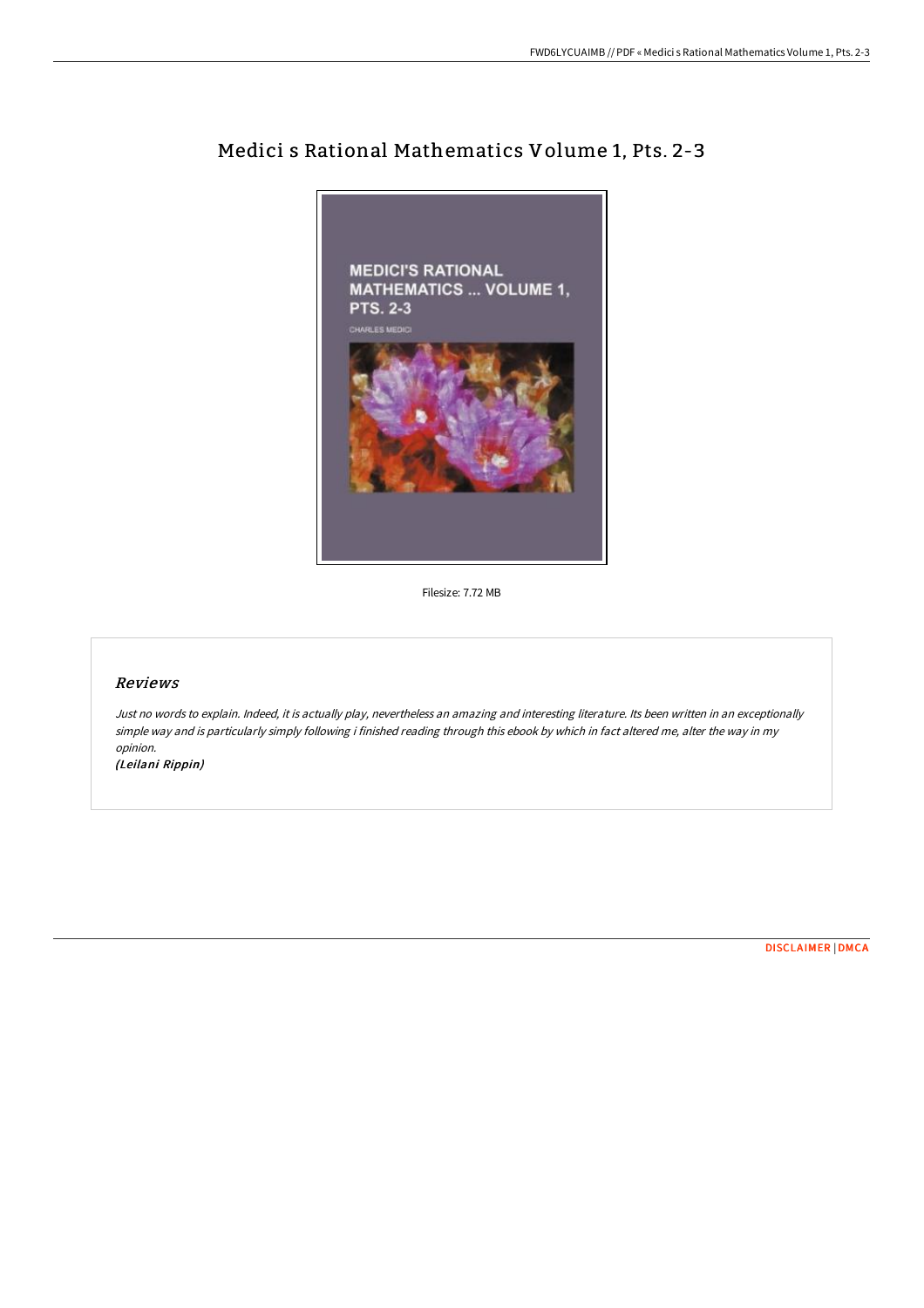## MEDICI S RATIONAL MATHEMATICS VOLUME 1, PTS. 2-3



To read Medici s Rational Mathematics Volume 1, Pts. 2-3 eBook, please access the button beneath and download the document or gain access to additional information which are highly relevant to MEDICI S RATIONAL MATHEMATICS VOLUME 1, PTS. 2-3 book.

Rarebooksclub.com, United States, 2012. Paperback. Book Condition: New. 246 x 189 mm. Language: English . Brand New Book \*\*\*\*\* Print on Demand \*\*\*\*\*.This historic book may have numerous typos and missing text. Purchasers can download a free scanned copy of the original book (without typos) from the publisher. Not indexed. Not illustrated. 1895 Excerpt: .for this greater square, the proportion of E F to A E must be given. Now, in this case, it is found that E F: E A:: 1:4. Hence, when the linear unit A D is bisected at C, two linear nits are given as A C and C D either of which equal the fraction E F. By constructing square planes on these two nits, a magnitude of 4 nits is given to the unit A UPD. And now it is found that one of these areal nits, as A O, is an aliquot divisor for the greater square A H K F. It is shown in the exhibit, that the difference of this greater square and the lesser square first given, equals 9 areal nits; and as 4 nits= 1 unit, the difference in the magnitudes of the square A M N E and the square A H K F, computed by the given unit A U P D, is 2 J unit, or 2 units and 1 nit. Hence, the relative magnitudes of the two given squares (A M and A H) are: 4 and 6J. To express the ratio of the two squares, both must be reduced to nit values, in which case, the lesser square is represented by the number 25. The commensurational adjustment is proven by the equation: 16:25:14:6 16x6=100 4x25 = 100 This substitution of nit values for unit values, in order to obtain rational relations expressed in whole...

B Read Medici s Rational [Mathematics](http://bookera.tech/medici-s-rational-mathematics-volume-1-pts-2-3-p.html) Volume 1, Pts. 2-3 Online D Download PDF Medici s Rational [Mathematics](http://bookera.tech/medici-s-rational-mathematics-volume-1-pts-2-3-p.html) Volume 1, Pts. 2-3